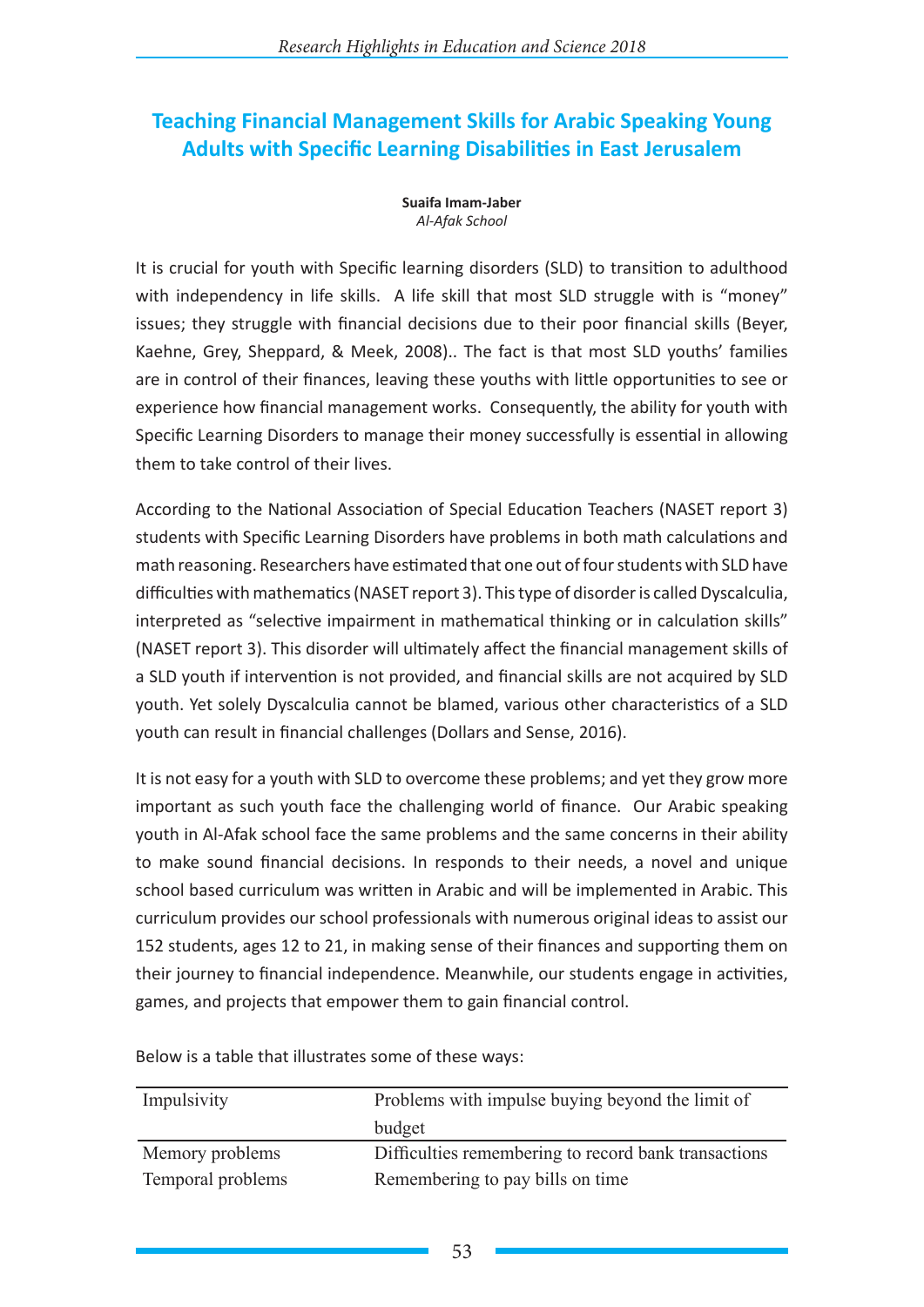| Organizational problems | Difficulties gathering all the items necessary to bal- |
|-------------------------|--------------------------------------------------------|
|                         | ance one's checkbook                                   |
| distractibility         | Maintaining concentration during the process of re-    |
|                         | viewing checking account                               |
| Visual discrimination   | Making errors in calculation due to number inversions  |
| Special issues          | Tendency to misalign numbers in the check register     |
|                         | columns                                                |
| Visual figure-ground    | Focusing on individual lines of the monthly bank       |
| problems                | statement                                              |
| Reading                 | Trouble reading store signs, price tags, bank notices, |
|                         | contracts, monthly membership dues                     |
| Spelling                | Difficulties spelling out numbers on a check           |
| Math                    | Performing mental math (how much change to expect,     |
|                         | cost of item on sale at 25 percent)                    |

## **The Emergence of Curriculum**

The idea behind providing financial management to our youth is not new to our school. We have always had a simulation of a bank on the school premises, yet in retrospect it was lacking in purpose and intent; it was too limiting to all the needs of our youth. After examining and evaluating our program, and then exploring and researching approaches, we expanded on the "bank" project to be incorporated into a larger life skill concept, Personal Financial Management and Bank services.

## **The Curriculum**

The school based curriculum is 108 pages long and is divided into four sections: attitudes towards money and values, prioritizing and developing a budget, cost of independent living, and finally, banking services. The structure of every activity includes: activity goals, teaching goals, requirements for the activity, the process, teaching guidelines for the teachers, and worksheets for the students.

#### **Learning Objectives**

Each section provides the teacher and the student with learning goals and objective that assist the teachers with their EIP plans and aid the students in their learning aims. The following is a list of the learning objectives in each section:

Section One: Attitudes Towards Money and Values:

- Our students understand that saving is a way to get what they want
- Comparing and contrasting student's attitudes towards spending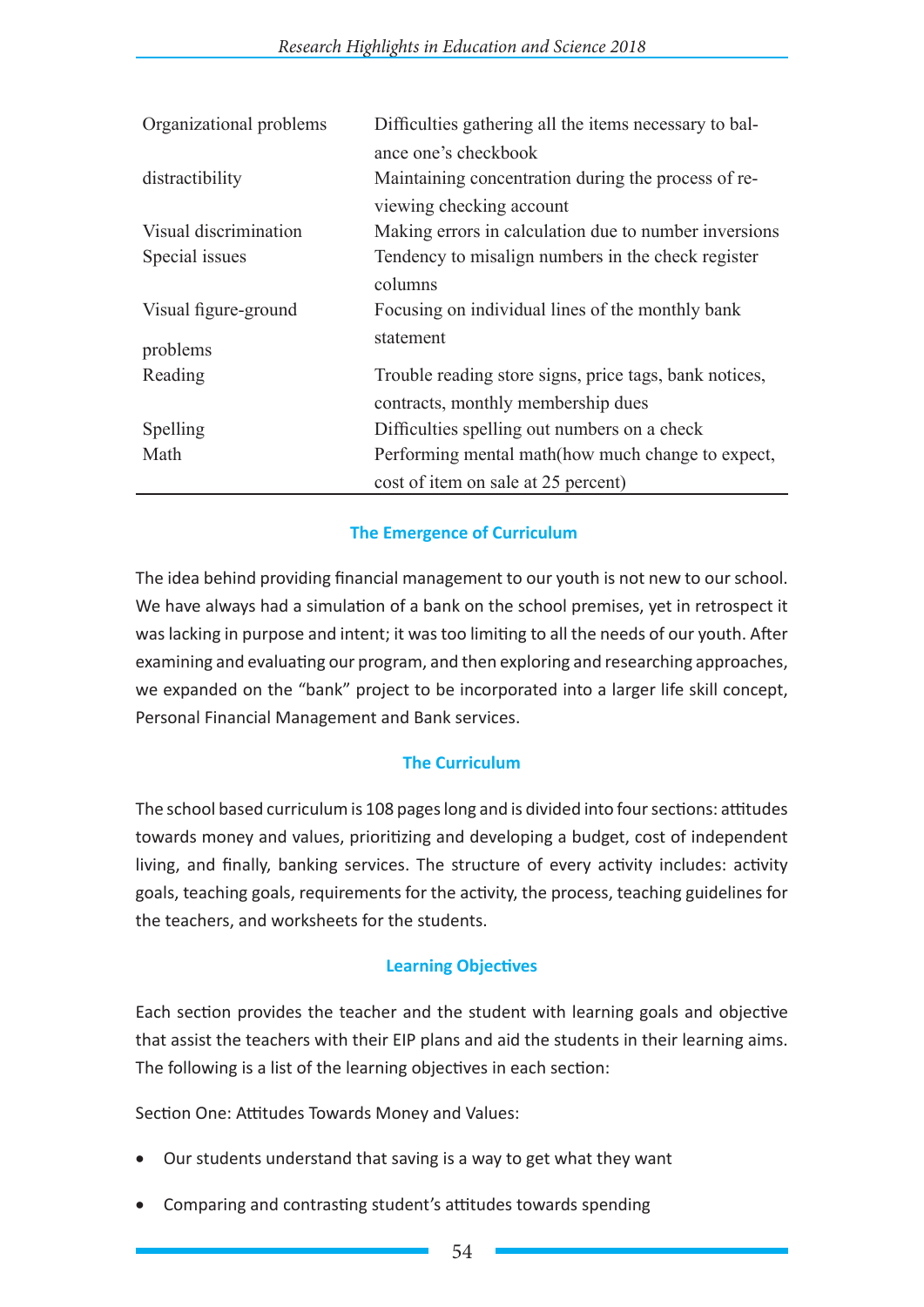- Present Dilemmas that introduce students to safe and effective solutions; example: asking for help
- Exposing our students to the truths behind many myths surrounding money

Section Two: Prioritizing and Developing a Budget:

- Our students understand where their money comes from
- • Students recognize the difference between needs and wants
- • Students prioritize needs to develop a budget
- Students realize how much money they spend, and how they can save

Section Three: Cost of Independent Living:

Exploring the cost of things

- **Furniture**
- **House items**
- Everyday items
- • Making breakfast
- Cooking a hot meal

Students explore through shopping, comparing and contrasting prices of supermarket and high end stores with local products and local merchants in order to stay within budget.

Section Four: Banking Services:

- Choosing a bank that suits needs
- • Learning terminology related to bank services
- Document needed to open a checking account or savings account
- • Calculating annual interest
- • How to use an ATM
- How to write a personal check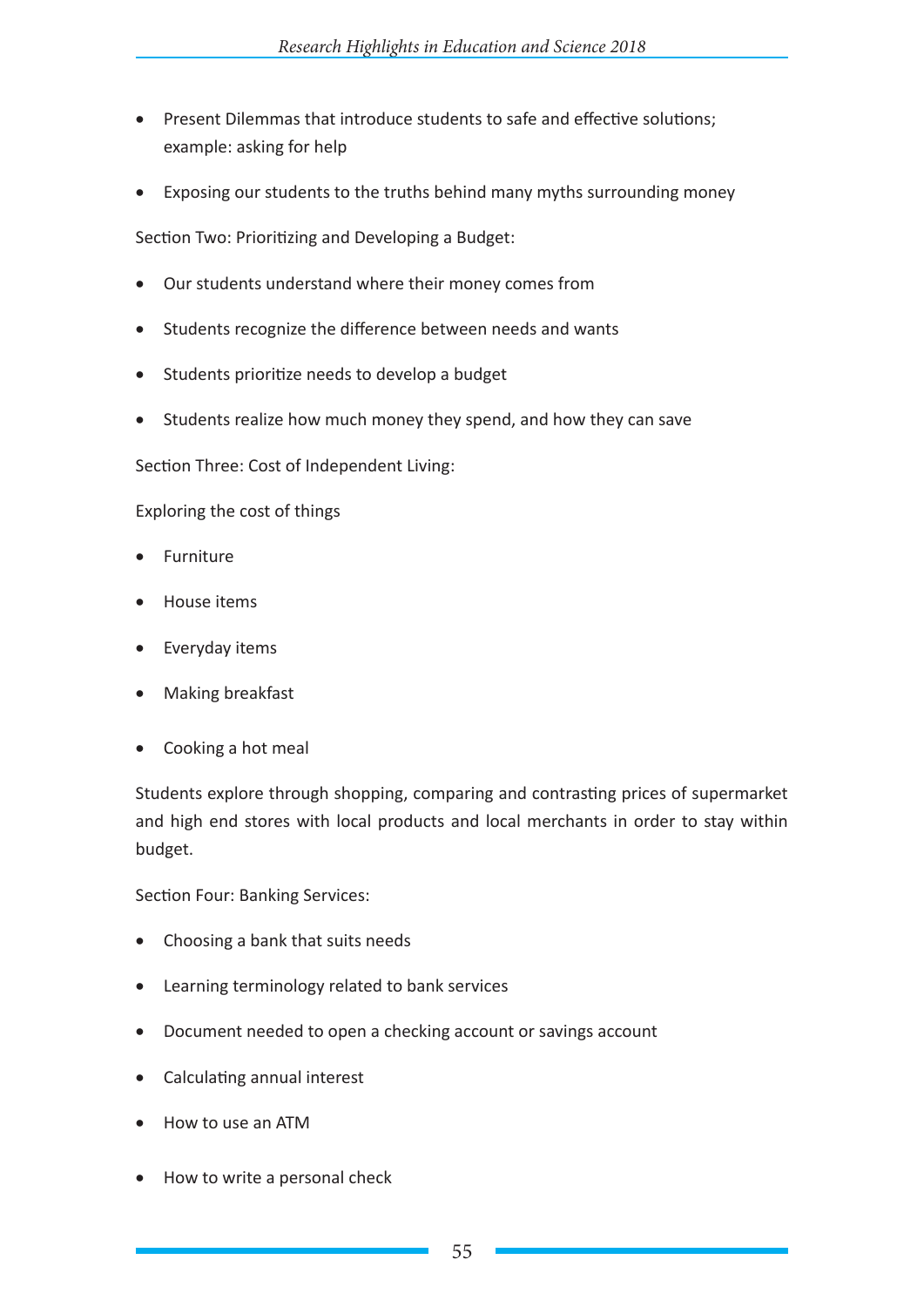All of our SLD youth will be working at different stages in their development and understanding of money and financial skills. Therefore, the school based curriculum begins with the most critical part of the process of teaching, an evaluation assessing pre-existing knowledge of the youth with the subject. This evaluation is simple and fun, written in both text and pictures to help those youths with dyslexia to accomplish the task independently or with little assistance. Accompanying the evaluation is the answer sheets which permits the youth to discover their area of strengths as well as their areas of weaknesses. The teacher can use the results as a base-line to plan activities accordingly. The teachers can also come back to the evaluation, after some activities, and measurement the progress of each youth in their development and understanding.

A requirement for many activities is community visits to shops, supermarkets, banks, and local stores in order to experience finance at work. The youth gain on site skills, understanding and firsthand knowledge of financial management.

### **When will the Curriculum be Applied?**

The consensus from the school staff has fallen on one session a week per class. This one session will be taken from the 6 sessions of math given to each class per week.

Momentarily, the curriculum is being presented to the students and the evaluation is being implemented in each classroom. Once the results of the evaluation are been obtained, the youths will be divided into learning groups, IEP plans will be written, and work will begin.

#### **Conclusion**

With this school based curriculum in hand now, our work will be given unification and direction for our professionals when working with our youth with SLD. It will also provide our youth with a vital life skill presented simply through fun activities, games and projects. We, at the Afak School, feel obligated to ensure our youth with the best possible skills and advantages when making financial decisions. We feel responsible to provide our youth with information, education, and guidance, to enable them to make sound judgments when faced with day to day financial tasks.

#### **References**

- Beyer, S.; Kaehne, A.; Grey, J.; Sheppard, K., & Meek, A. (2008). What works? -Transition to Employment for Young People with Learning Disabilities. Cardiff University: U.K.
- The State of Learning Disabilities, Facts, Trends, Emerging Issues, third edition (2014) Retrieved from https://www.ncld.org/wp-content/uploads/2014/11/2014-Stateof-LD.pdf